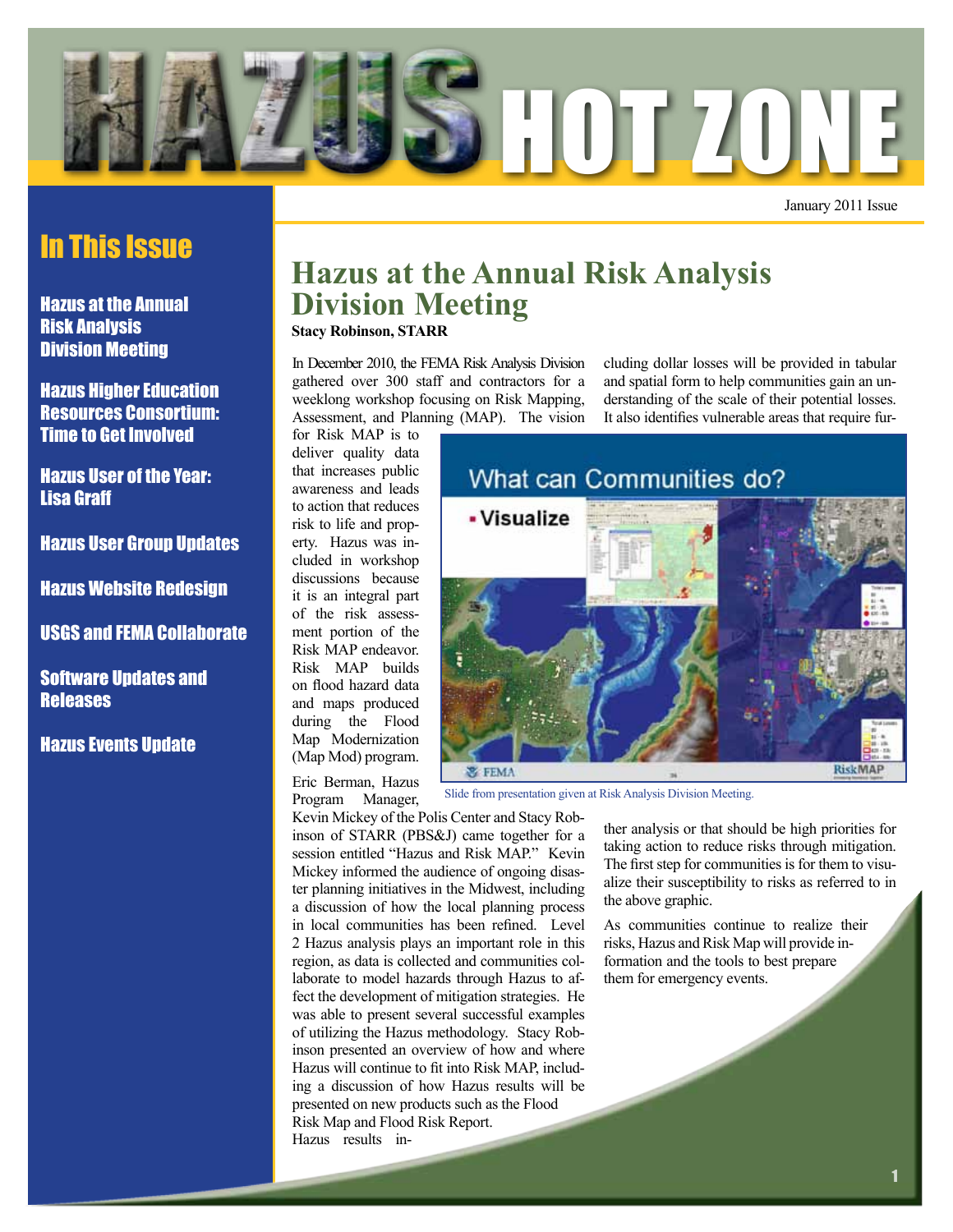tion constituents nationwide, the Hazus Higher Education Resources Consortium (HERC) has as feedback to FEMA regarding the use of Habegan to gain momentum. The mission of the HERC is to classify and distribute information regarding Hazus use within the higher education community for the purpose of fostering collaboration among institutions of higher learning and FEMA, as well as promoting Hazus use and analysis. The vision of the HERC is a vibrant networking and information-sharing user group considered by FEMA and Hazus users as a Hazus resource for higher education. The Hazus Outreach Team is currently working on a strategic plan for the HERC that will include a list of goals, objectives, and strategies for how Hazus will work with the HERC to achieve it's vision. Priorities include creating a space for academics conducting research to seek teaming partners and to create a shared resource of how

Through the dedicated efforts of higher educa-Hazus is used on campuses across the country. In addition, the information collected will serve zus and further the software's technology.

- The HERC should interact with universities using Hazus in teaching and research programs.
- A speaker list, including HUG Leaders will be developed to assist schools in need of guest lecturers.
- The HERC will actively involve the Hazus Development team.
- February 3rd, 11:00 Noon pm Eastern Time Idaho HUG Call
- $\cdot$  February 15th, 1:30 2:30 pm Eastern Time HUG Leadership Call
- $\cdot$  February 15th, 3:00 4:00 pm Eastern Time HUG Topic Specific Call

Silvana Croope, Delaware Department of Transportation

"Integrating Hazus Data and Outputs to the Decision Support System"

- **February 15th, 4:30 5:30 pm Eastern Time** Hazus HERC Call
- $\cdot$  March 15th, 1:30 2:30 pm Eastern Hug Leadership Call
- ¥ March 15th, 3:00 4:00 pm Eastern HUG Topic Specific Call

On the November 16, 2010 HERC call it was recommended that the HERC have two subgroups, Application and Research. The key threads of information from that call include:

### azus Website Redesign

#### HUG Call Schedule

#### USGS and FEMA Collaborate

We are pleased to announce the formation of On the December 14, Topic Specific HUG the Idaho HUG. Please join us in welcoming their leaders, Chris Corwin, GIS Specialist, Blaine County Emergency Communications; Ryan McDaniel, Cooperating Technical Partner Coordinator, Idaho Department of Water Resources; and Julie Brown Sendra, GISP HAZUS Practitioner and former GIS Manager, Idaho Bureau of Homeland Security. These Hazus enthusiasts along with Jeff Brislawn and Shelby Hudson, the leaders of the Rocky Mountain HUG, have formed the country's newest user group and we are excited to welcome them to the network. Contact information may be found on their website at www.usehazus.com/idhug.

FEMA has released a new Hazus Success Story featuring a flood mapping and risk assessment pilot study between themselves and the U.S. Geological Survey. Working together, they are developing a Web-based module that incorporates Hazus flood loss estimates to the real-time flood inundation mapping (RT-FIM) site in Albany, Georgia. The RT-FIM tool, developed for flood response and mitigation, provides digital geospatial floodinundation maps that show flood water extent and depth on the land surface. Flood inundation maps which are tied to USGS-real-time stream gage data and National Weather Service flood forecast sites, enable officials to make timely operational and public safety decisions during floods, and to better plan for and mitigate the effects of future flood events. USGS pilot projects to evaluate this new technology are currently underway in nine different states. Readers can download this success story at http://www.fema.gov/plan/prevent/ hazus/hz\_resources.shtm.

The New Year brings a New Look! We have released a brand-new edition of the Hazus website! Make sure you visit Hazus on fema.gov to see the new and improved streamlined site. The redesign has a look and feel that matches other FEMA and DHS web pages. Inspired and guided by suggestions from the Hazus user community, the flow of information is now faster, easier and more intuitive than ever. You will notice the left hand navigation bar has been expanded to include more information. The new links are: Program Announcements, Detail, Applications, Users, Training, Conferences, Resources and Contacts. The site will have more current Hazus information and more time sensitive announcements. For instance, the Users page lists the dates and times for National Hazus User Group conference calls.

We have also expanded the information available by adding links to documents in the FEMA Library. You can now link directly to Hazus User Success Stories, the Hot Zone Newsletters and examples of Hazus Applications from the site.

The new site is a dynamic space that will continue to grow with the Hazus Program. The number of views to the site increases each month. This new user-friendly design should help to ensure the site continues to receive an increasing audience and meet the needs of the user community.

Lisa Graff, Illinois State Water Survey

Don't delay, go visit us at http://www.fema. gov/plan/prevent/hazus/index.shtm.

In other HUG news, Florida HUG (FLHUG) leader Chris Zambito, Dewberry, is creating a Hazus Program presentation for emergency management and public safety staff from local universities in west central Florida. The presentation will feature the FLHUG and the HERC.

Bert Struik, Geological Survey of Canada, hosted the first Canadian Hazus Users Tele-

conference on January 11th. Efforts are underway in Canada to implement a Hazus Program similar to the one in the United States. Working with FEMA and their Canadian counterparts, progress is being made on the inventory and potential training programs.

Call, Tim Lahmers presented his research regarding the effect of Digital Elevation Model's (DEM) on Hazus outputs specifically for flooding on the Monongahela River in California, Pennsylvania. The Journal of Emergency Management is scheduled to publish his research paper; therefore, his thesis is not available online at this time. We will post links to the article and final paper when published. Congratulations Tim!

The Central Hazus Users Group (CHUG) has started a Speaker Series. Their first presentation will be hosted by Neil Devadasan, The Polis Center, and Scott Morlock; U.S. Geological Survey. It will explore and demonstrate research done over the past two years as part of a collaborative project done by the Indiana Silver Jackets examining the use of Hazus. The purpose of this research was to derive a methodology for producing rapid and credible estimates of flood losses based on credible local structure and hazard data. Interested users can participate in CHUG calls by contacting kmicky@iupui.edu.

Hazus users are encouraged to participate in HUG calls that are outside their region. A list of upcoming calls can be found on the USEHAZUS.com homepage at www.usehazus.com. Upcoming calls in Februyary & March are listed on the right hand sidebar.

## **Hazus User Group Updates**

Congratulations to Lisa Graff, GIS Team Manager of the Illinois State Water Survey (ISWS). She is the 2010 4th Quarter Hazus User of the Year. Ms. Graff is a leader in the Hazus

user community and an active member of

the Central Hazus User Group (CHUG). She has earned both Hazus Trained Professional and Practitioner credentials, and is leading a team of GIS Specialists developing Digital Flood Insurance Rate Maps (DFIRM's) and other Hazus map products for FEMA's Risk MAP program. Ms. Graff is also a Certified Floodplain Manager.

Ms. Graff has performed Hazus Level 2 flood analyses for Local Hazard Mitigation Plans covering Henderson, Hancock, Mercer, and Pike counties in Illinois.

Ms. Graff is also an active Hazus presenter. She shares her work with University of Illinois students, presenting her knowledge of Hazus and

its capabilities in mitigation planning. Ms. Graff and her team have also collaborated with students to locate local data and incorporate it into the analysis of critical facilities using Hazus.. Ms. Graff believes the critical facility data secured by the students will be a great starting point in the recently funded Grundy County, Illinois mitigation planning initiative.

Ms. Graff regularly participates in Risk MAP discovery meetings, presenting depth grids and other Hazus analyses. Ms. Graff was a panelist at the 2010 Annual Hazus Conference in the Hazus User Group Session. She has also presented her work with Hazus at the Illinois GIS Association (ILGISA) Conference.

FEMA is proud to present Ms. Graff with the 2010 4th Quarter Hazus User of the Year Award!

### **Hazus User of the Year: Lisa Graff**

# **Using Hazus?**

sity based project please let us know by sending an email to jamie@jamiecaplan. com with a description of your project and any appropriate links or collateral. We are generating a database of projects that will be publicly accessible for the purpose of fostering collaboration.

If you are using Hazus as part of a univer-For more information on the HERC, please visit www.usehazus.com/herc. The Hazus Outreach Team is hosting HERC conference calls on a quarterly basis; the calls are open to anyone interested. The next call is scheduled for February 15, 2011, 4:30-5:30 pm Eastern Time. To join the calls please contact jamie@jamiecaplan.

# **Hazus Higher Education Resources Consortium – Time to Get Involved**